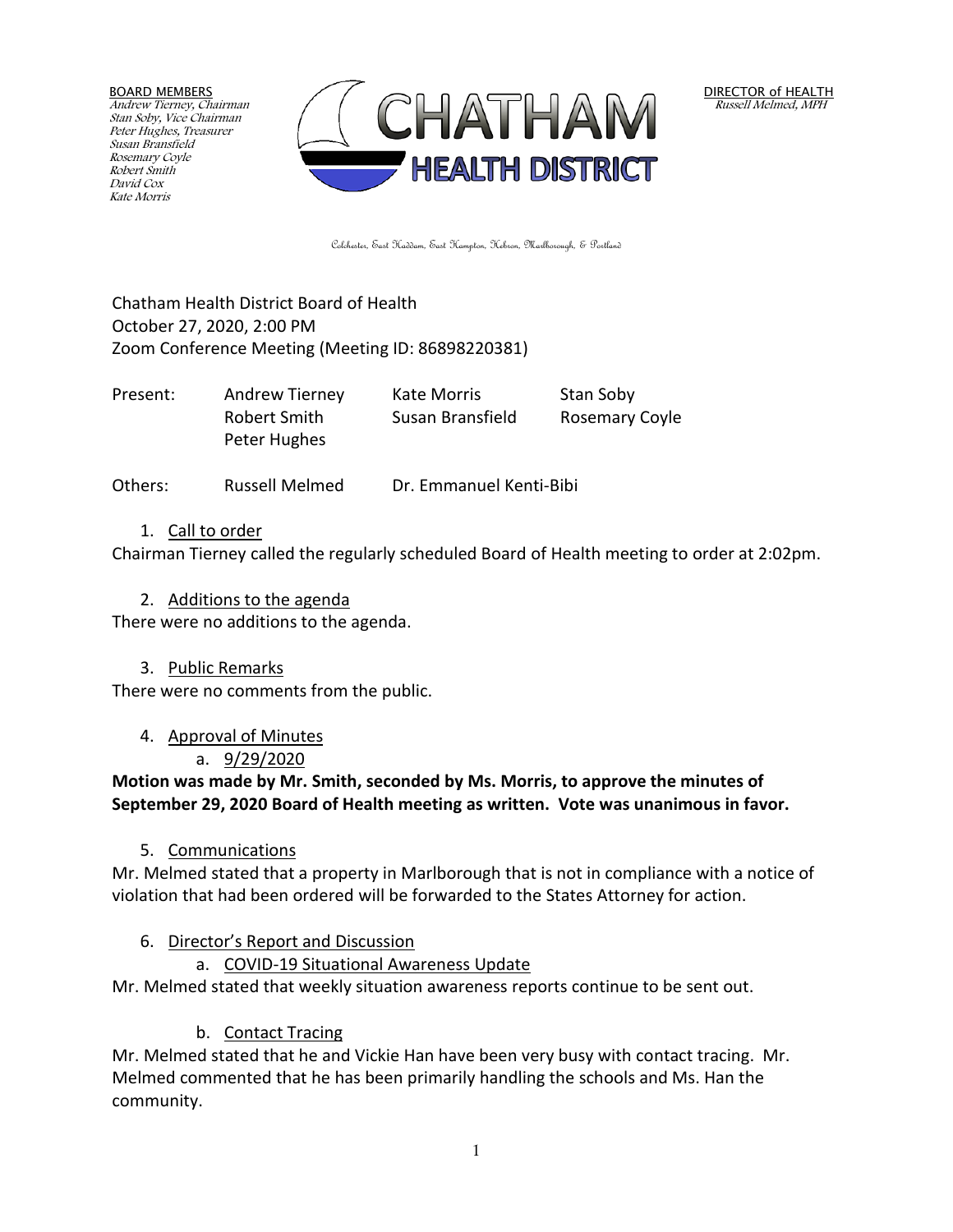### c. COVID-19 Sector Rules Enforcement

Mr. Melmed stated that staff is continuing to monitor and plan for changes to sector rules.

#### d. COVID-19 Vaccine update

There is no new update in regard to vaccine.

### e. Environmental Health

Mr. Melmed stated that the environmental health staff continues to be very busy. Temporary events are down but land use continues to be busy.

### f. Community Health

Mr. Melmed stated that scheduled flu clinics have ended. There was a shortage of regular vaccine from the manufacturer and we did receive the majority of our 65+ later than anticipated.

### g. Staffing

Mr. Melmed stated that we have not received a lot of applications for the Sanitarian II/III position and those received do not meet the qualifications. Mr. Melmed briefly discussed the ELC grant and noted that posting for the Health Educator/COVID19 Coordinator will be out soon.

Brief discussion held regarding state contact tracing and other organizations for assisting. Clarification was made regarding Gilead Community Services in that they do not assist in contact tracing but that they are an organization that will received referrals for individuals that may need assistance in quarantining and self-isolation.

# h. YTD Expenditure and Revenue

Mr. Melmed briefly discussed the YTD expenditures and revenues.

Mr. Melmed noted that the Finance Committee met and discussed the ELC grant funding and beginning to prepare for the FY2022 budget. Mr. Melmed also noted that discussion was held regarding opening up the Part-time Food Inspector funds to current staff to conduct food service inspections over the 35 hour work but not to exceed 40 hours.

Brief discussion was held regarding well concerns in regard to drought. Mr. Melmed stated that, as requested by DPH, we have begun tracking any well permit applications that are submitted for hydrofracking and new wells due being out of water.

# 7. Report out-Finance Committee

**Following previous discussion motion was made by Mr. Hughes, seconded by Ms. Coyle, to authorize available Part-time Food Inspector funds for current staff overtime to conduct food service inspections. Vote was unanimous in favor.**

### 8. Public Remarks

There were no comments from the public.